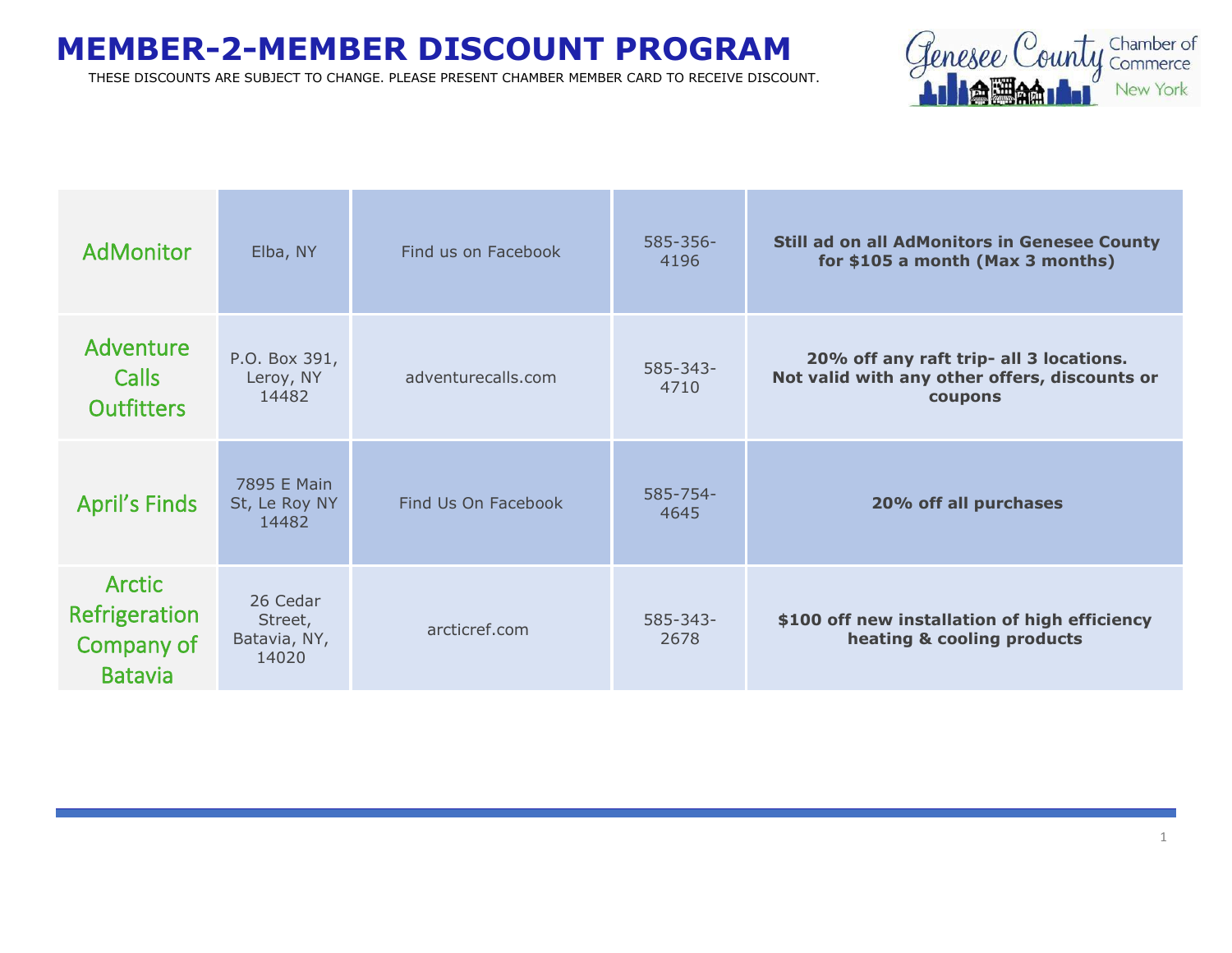

| <b>Batavia Foot</b><br><b>Care Center</b> | 3922 West<br>Main St Rd,<br>Batavia, NY<br>14020     | bataviafootcarecenter.com | 585-344-1677 | Buy 1 Pair Dr. Comfort Slippers for \$62.40 and<br>get 1 bottle of Amerigel Lotion at 50% off (or<br>\$11.50)  |
|-------------------------------------------|------------------------------------------------------|---------------------------|--------------|----------------------------------------------------------------------------------------------------------------|
| <b>Batavia</b><br>Peace<br>Garden         | 3 West Main<br>St, Batavia                           |                           | 585-813-3336 | <b>BOGO Hotdogs on Fri from 11am-2pm</b>                                                                       |
| <b>Batavia's</b><br>Original<br>Pizzeria  | <b>500 East</b><br>Main<br>St, Batavia,<br>NY, 14020 | bataviasoriginal.com      | 585-343-3303 | 10% off not to be used with other coupons.<br>Not available on Kids Eat Free Night or Wed<br><b>Wing Night</b> |
| <b>Bethany Arts</b><br>& Antiques         | 5769 Ellicott<br>St Rd, East<br>Bethany, NY<br>14054 | Find us on Facebook       | 585-993-0509 | 10% off total purchase<br>20% off total purchase above \$50                                                    |
| <b>BeyonDriven</b>                        | 66 Main St,<br>Le Roy, NY<br>14482                   | Beyondriven.com           | 585-204-7229 | 25% off all memberships                                                                                        |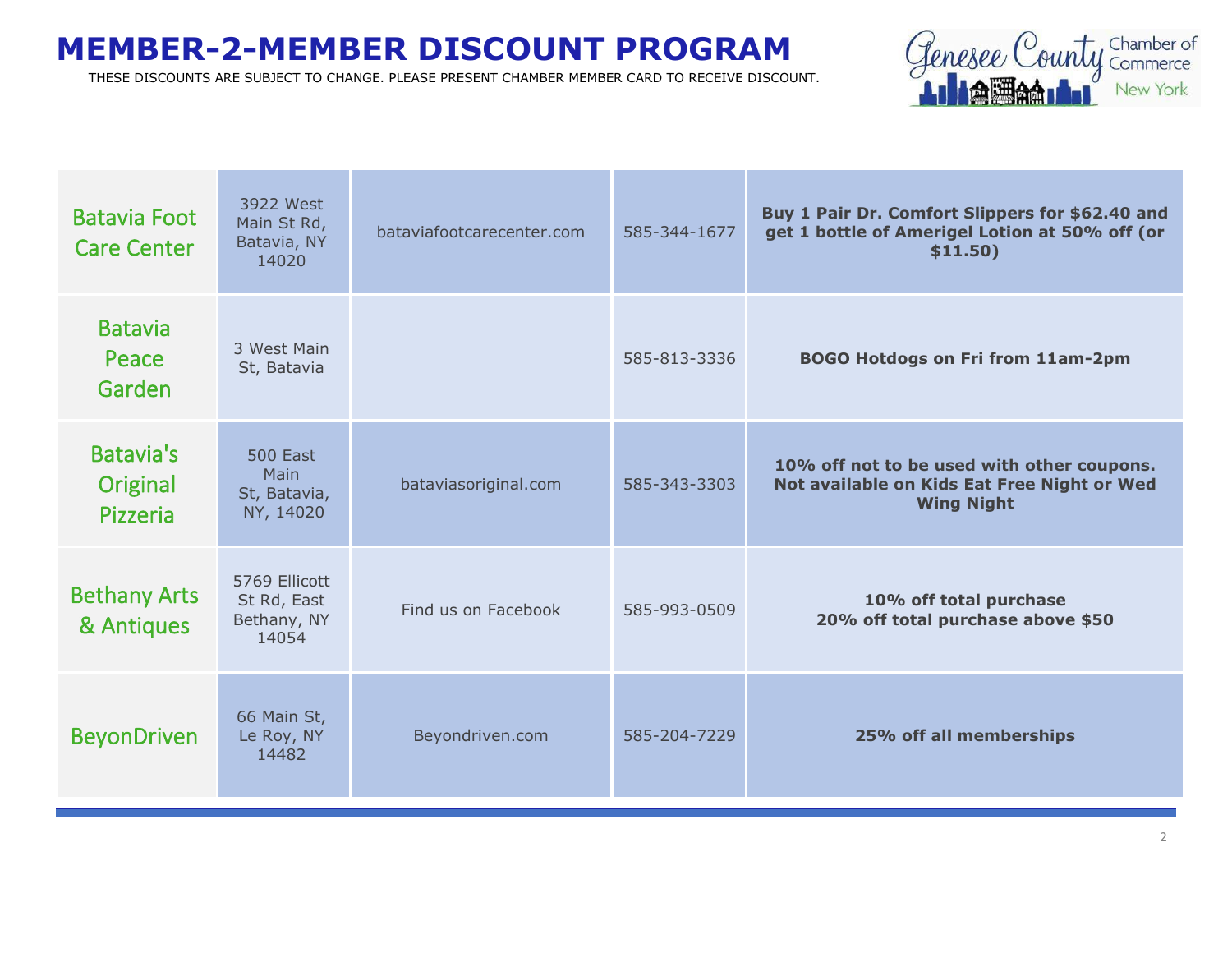

| <b>Buttercrumbs</b><br><b>Bakery</b>        | 13a E Main<br>St, Corfu, NY<br>14036      | buttercrumbsbakery.com | 585-599-4550 | 10% off any order                                                                                               |
|---------------------------------------------|-------------------------------------------|------------------------|--------------|-----------------------------------------------------------------------------------------------------------------|
| <b>Cherry Hill</b><br>Campground            | 1516 Summer<br>Road, Darien,<br>NY, 14040 | cherryhillcamp.com     | 585-813-5099 | <b>BOGOF, Stay one night get a second</b><br>consecutive night for free                                         |
| <b>D&amp;R Depot</b><br>Restaurant          | 63 Lake St,<br>Le Roy, NY<br>14482        | dandrdepot.com         | 585-768-6270 | Receive a complimentary appetizer (value<br>\$8.99 or less) with the purchase of two lunch<br>or dinner entrees |
| Falleti<br><b>Motors</b>                    | 504 Ellicott<br>St, Batavia,<br>NY 14020  | Falletimotors.com      | 585-343-2222 | \$500 off when you order your vehicle.<br>15% off parts and labor.<br>(Not to be combined with other offers)    |
| Fava<br><b>Brothers</b><br><b>Lawn Care</b> | 5438 School<br>Rd, Byron,<br>NY 14422     | Facabroslawn.com       | 585-260-8391 | 10% discount on any service                                                                                     |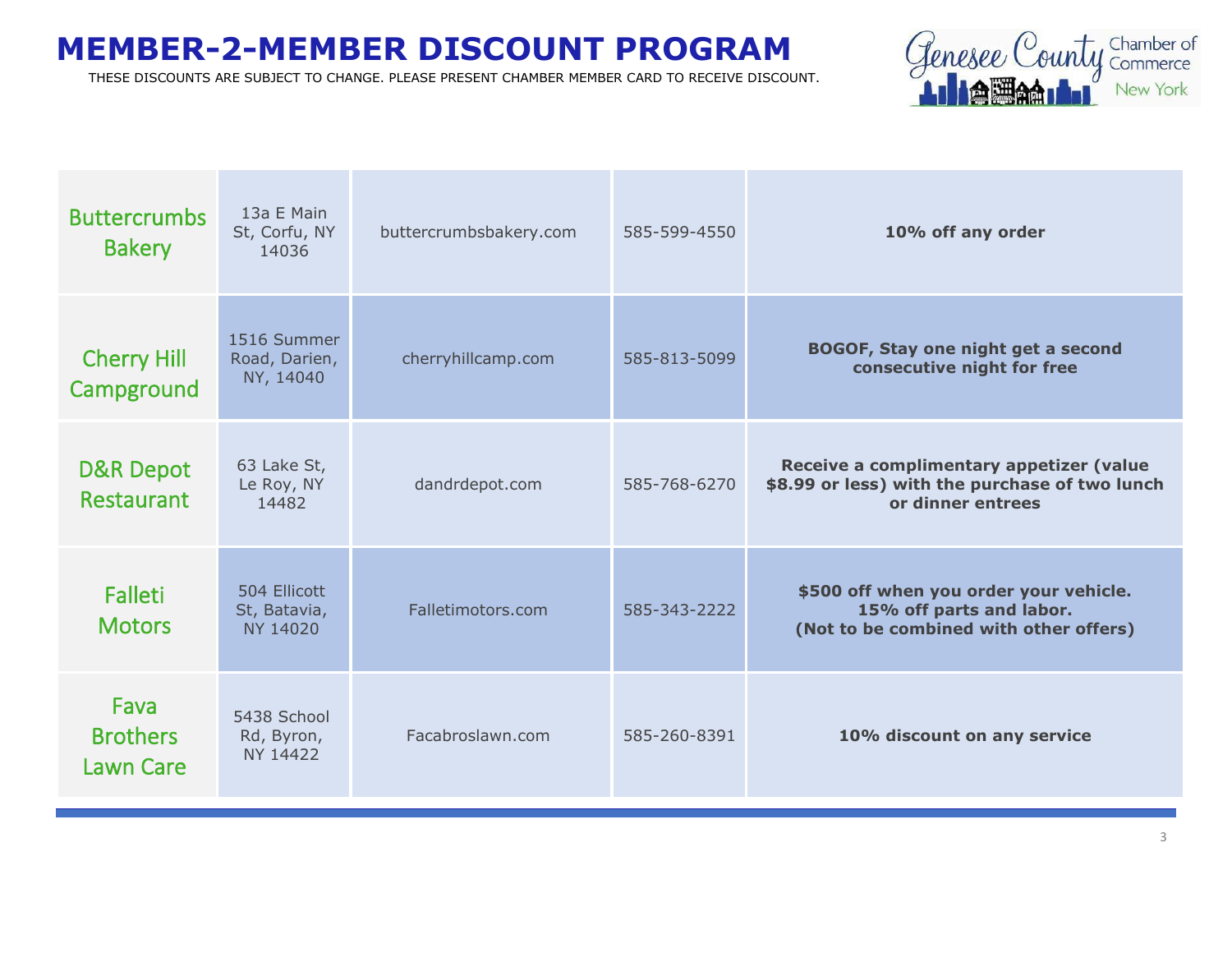

| <b>Ferrelgas</b>                                             | 655 Ellicott<br>St, Batavia,<br>NY 14020             | ferrelgas.com            | 585-343-9460          | 1. \$50 off new customer account first fill<br>2. Group discount pricing for business'<br>employees |
|--------------------------------------------------------------|------------------------------------------------------|--------------------------|-----------------------|-----------------------------------------------------------------------------------------------------|
| Friends of<br>The Batavia<br>Peace<br>Garden                 | 3 West Main<br>St, Batavia,<br>NY 14020              | www.pickardsolutions.com | 585-502-7123          | Buy 1 hotdog get 1 free (limit 5) Friday's<br>11am-2pm                                              |
| Genesee<br><b>Country Inn</b><br>Bed and<br><b>Breakfast</b> | 948 George<br>Street,<br>Mumford, NY<br>14511        | geneseecountryinn.com    | 585-538-<br>2500      | 10% off any room overnight regular rate,<br>based on availability                                   |
| Genesee<br><b>Valley Penny</b><br>Saver                      | 222 Fast<br>Main<br>Street,<br>Batavia, NY,<br>14020 | gvpennysaver.com         | $585 - 343 -$<br>3111 | 50% set-up for a beautiful, mobile compatible<br>new website!                                       |
| <b>GLOW YMCA</b>                                             | 209 East<br>Main<br>Street,<br>Batavia, NY,<br>14020 | glowymca.org             | $585 - 344 -$<br>1664 | Waive join fee for any Chamber member. 10%<br>off membership dues                                   |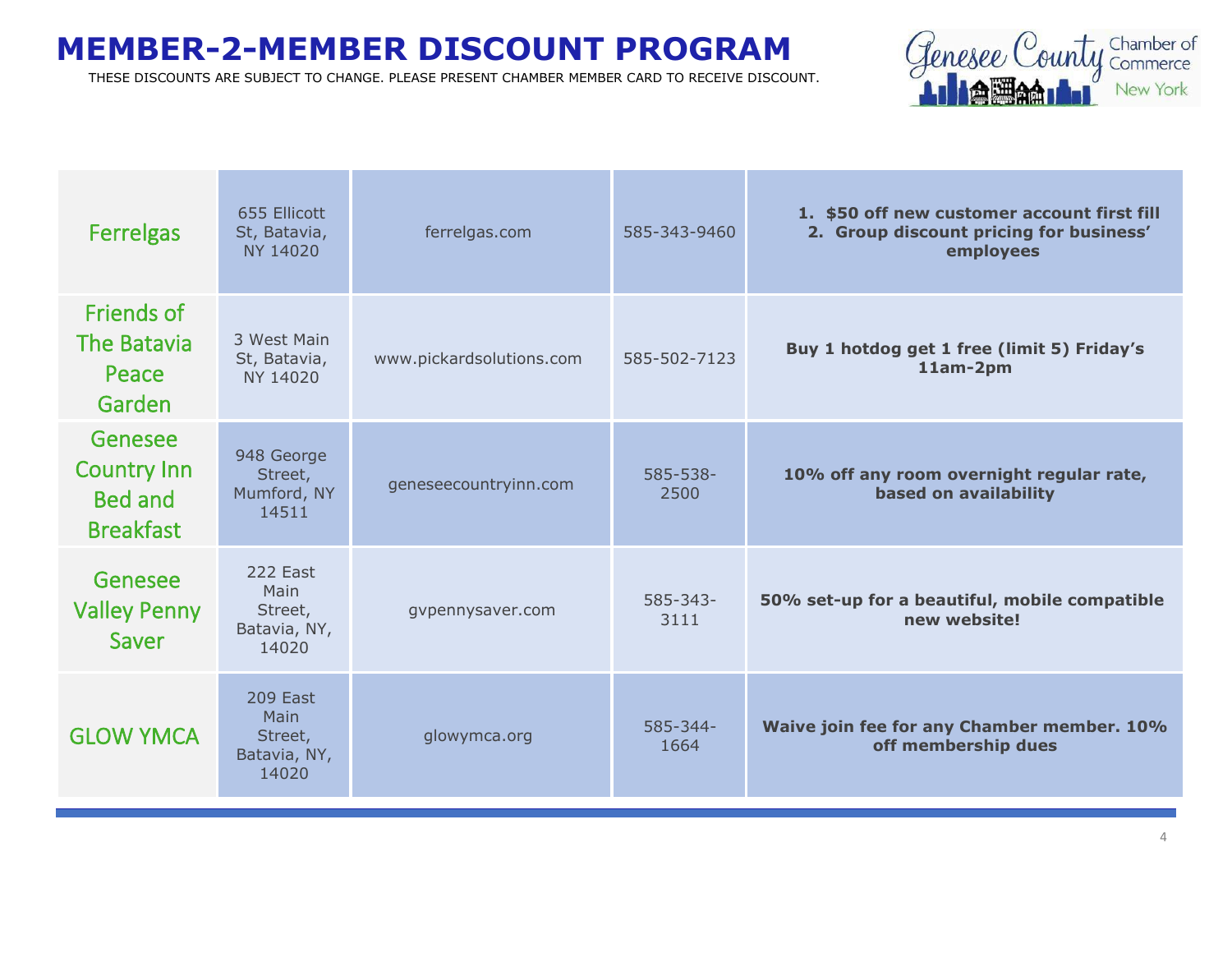

| <b>GO ART!</b>                                        | Seymour<br>Place, 201 E<br>Main St,<br>Batavia, NY,<br>14020 | goart.org              | $585 - 343 -$<br>9313 | 10% off the price of a new membership and/or<br><b>Artisan</b><br><b>Merchandise</b>                                  |
|-------------------------------------------------------|--------------------------------------------------------------|------------------------|-----------------------|-----------------------------------------------------------------------------------------------------------------------|
| <b>Green Hippo</b><br><b>Tees</b>                     | 4152 W Main<br>St Rd, Store<br>10, Batavia,<br>NY 14020      | www.greenhippotees.com | $716 - 437 -$<br>6411 | 10% off order of \$100 or more and orders over<br>\$200 receive free set up                                           |
| <b>Herbalty</b><br>Cottage                            | 415 Main St,<br>Medina, NY<br>14103                          | Herbaltycottage.com    | 585-798-<br>5800      | Purchase a large bottle of olive oil or balsamic<br>vinegar at regular price, receive the second<br>bottle at 20% off |
| <b>Holland Land</b><br><b>Office</b><br><b>Museum</b> | 131 W Main<br>St, Batavia,<br>NY 14020                       | Hollandlandoffice.com  | $585 - 343 -$<br>4727 | 10% off any purchase in the Joseph Ellicott<br><b>Book and Gift Shop located inside the museum</b>                    |
| <b>Integrity Pest</b><br><b>Management</b>            | 7740 Boyd<br>Rd, Pavilion,<br>NY 14525                       | integritypest.net      | 585-297-<br>6626      | 15% off any service                                                                                                   |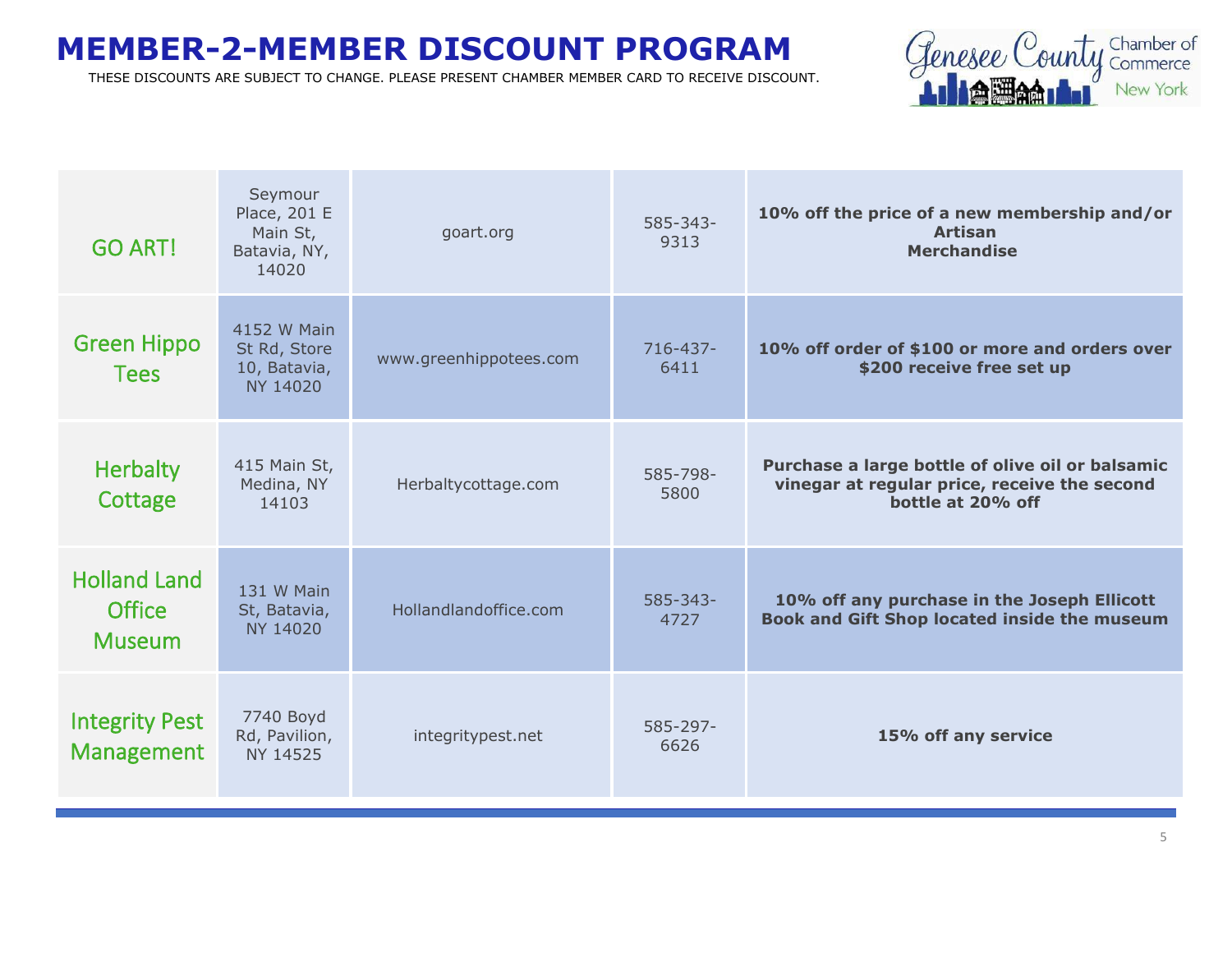

| Jell-O Gallery                                | 23 E Main St,<br>Le Roy, NY<br>14482           | jellogallery.org       | 585-768-<br>7433      | Buy 1 adult admission get 1 free. Cannot be<br>combined with any other offers                                                                                                                                                                                    |
|-----------------------------------------------|------------------------------------------------|------------------------|-----------------------|------------------------------------------------------------------------------------------------------------------------------------------------------------------------------------------------------------------------------------------------------------------|
| Joe's Lawn<br>Care and<br>Landscaping         | 12 Orleans<br>Ave, Batavia,<br><b>NY</b>       |                        | $585 - 356 -$<br>1344 | 1. 10% off yearly mowing rates<br>2. 10% off all shrub pruning and trimming                                                                                                                                                                                      |
| <b>Ken Barrett</b><br>Chevrolet<br>Cadillac   | 299 West<br>Main<br>St, Batavia,<br>NY, 14020  | kenbarret.com          | $585 - 344 -$<br>1000 | \$250 discount on used vehicles, 10% labor and<br>5% parts discount on vehicle maintenance and<br>mechanical repairs, GM preferred pricing on<br>new vehicles *limited production and newly<br>introduced vehicles may be excluded from GM<br>preferred pricing. |
| <b>Kozy Kabin</b>                             | 922 Genesee St.<br>Corfu, NY                   | www.kozykabincorfu.com | 1-833-koz-<br>kabn    | 10% coupon code available online using<br>"SAVE10" at checkout                                                                                                                                                                                                   |
| Lambert's<br><b>Design</b><br><b>Jewelers</b> | 375 W Main<br>Street,<br>Batavia, NY,<br>14020 | lambertsjewelers.com   | $585 - 344 -$<br>0074 | 10% discount on purchases and repairs. Actual<br>discount total limited<br>to \$200                                                                                                                                                                              |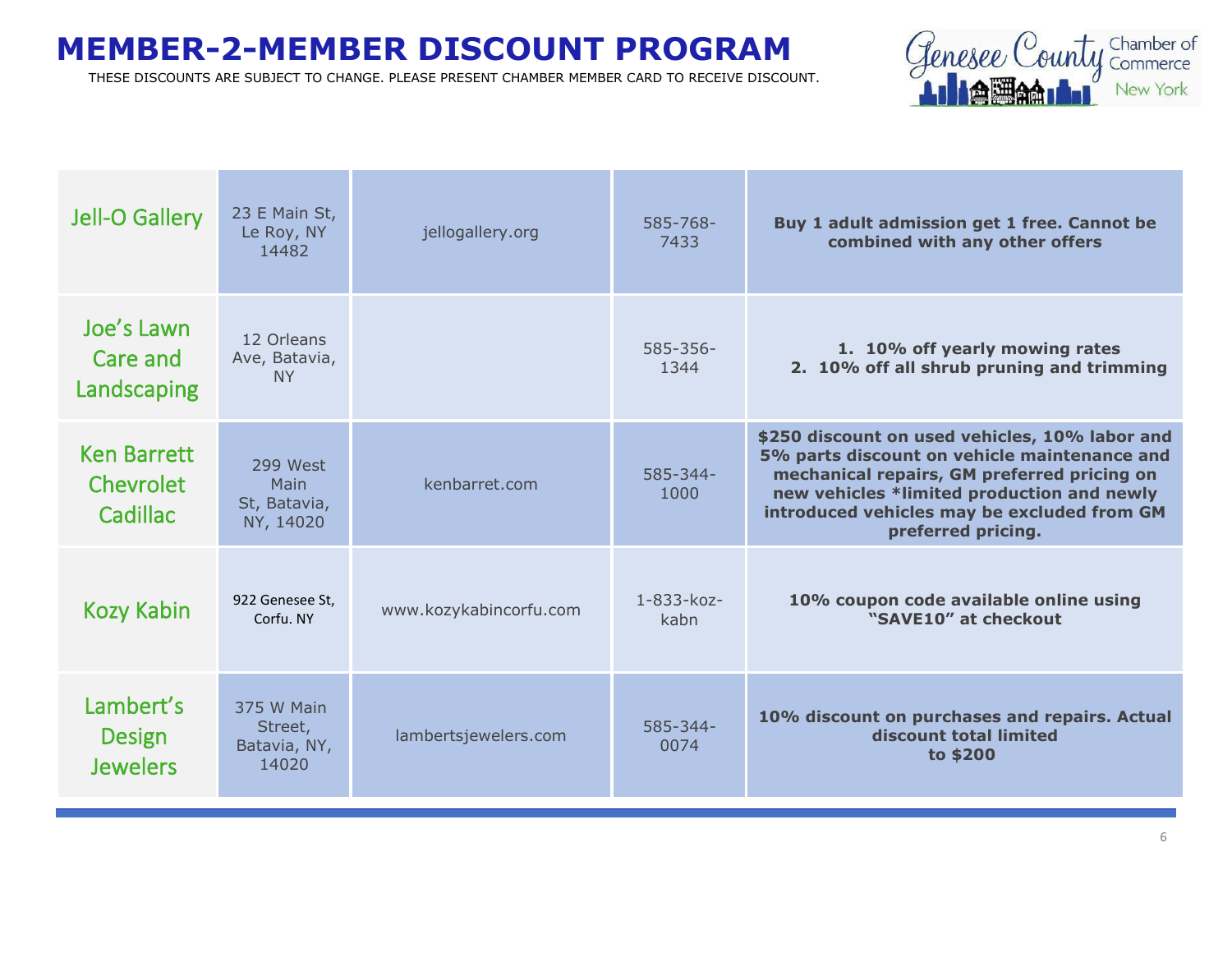

| Leroy Hearth<br>and Home                 | 7149 West<br>Main<br>Rd, Leroy,<br>NY,<br>14482      | leroyhearthandhome.com | 585-502-<br>0139      | \$250.00 off any new fireplace, insert, stove or<br>motorized awning. ( Excludes electric<br>fireplaces and inserts and any other offers)                              |
|------------------------------------------|------------------------------------------------------|------------------------|-----------------------|------------------------------------------------------------------------------------------------------------------------------------------------------------------------|
| Licata<br>Chiropractic                   | 1 Court St<br>Plaza,<br>Batavia, NY<br>14020         | licatachiropractic.com | $585 - 343 -$<br>5311 | 20% off chiropractic related products                                                                                                                                  |
| Norton's<br>Chizzelwood                  | 4309<br>Gilhooly Rd,<br>Alexander,<br>NY 14005       | Find us on Facebook    | 716-560-<br>2094      | 10% off total purchase of cash n carry items                                                                                                                           |
| <b>Marathon</b><br>Insurance &<br>Realty | 30 Center<br>Street,<br>Batavia, NY,<br>14020        |                        | $585 - 343 -$<br>8609 | 1. Free Smoke Detector with any new<br>homeowners or renter's insurance policy.<br>2. Landlord-Tenant property management<br>services, one month free for new accounts |
| <b>Miss Batavia</b><br><b>Diner</b>      | <b>566 East</b><br>Main St,<br>Batavia, Ny,<br>14020 | Missbataviadiner.com   | $585 - 343 -$<br>9786 | 10% discount on all meals                                                                                                                                              |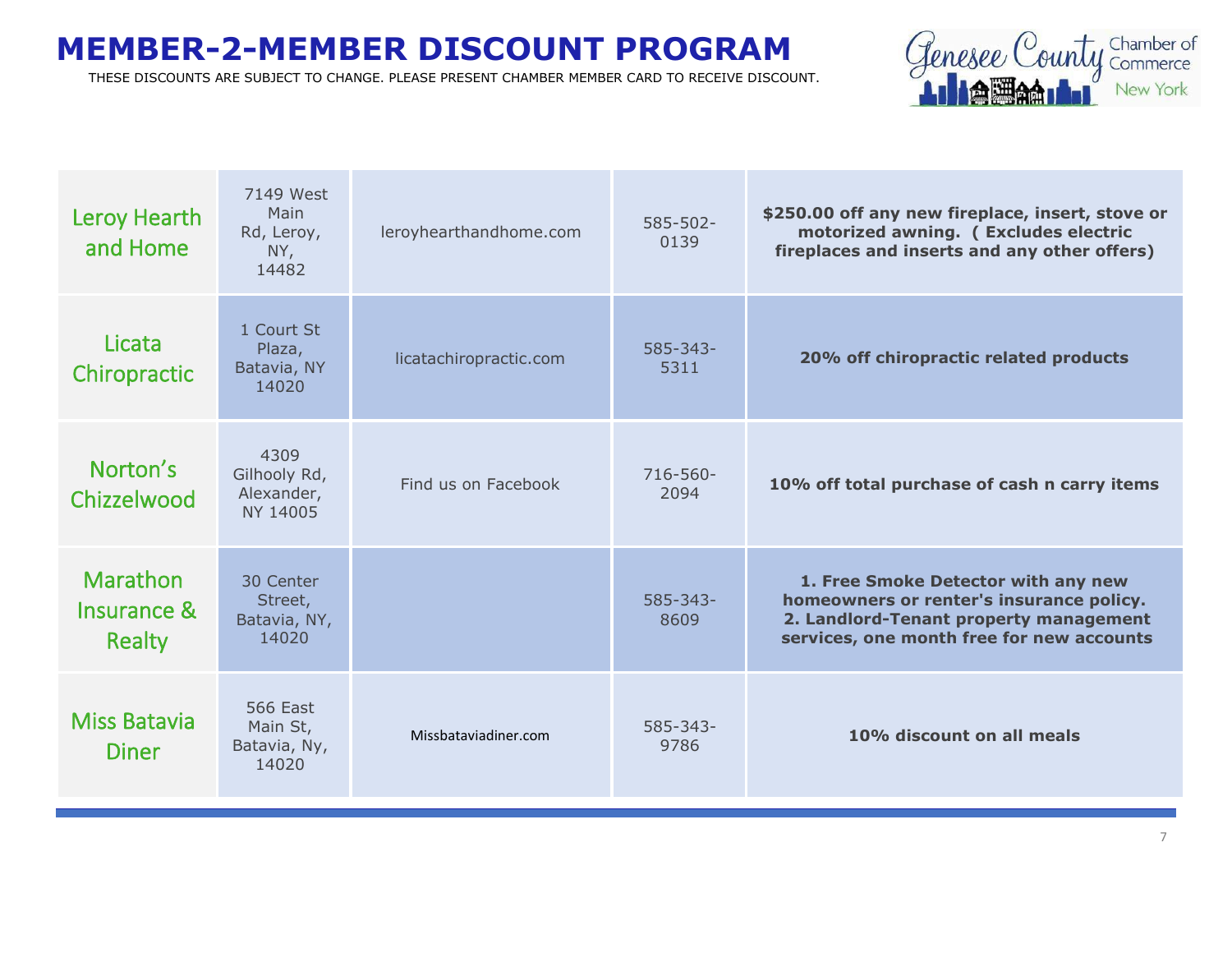

| My Sister's<br>Closet<br>(YWCA)            | 301 North<br>Street,<br>Batavia, NY<br>14020      | Ywcagenesee.org          | $585 - 343 -$<br>5808 | 10% off total purchase                                                     |
|--------------------------------------------|---------------------------------------------------|--------------------------|-----------------------|----------------------------------------------------------------------------|
| Oliver's<br><b>Candies</b>                 | 211 W Main<br>St, Batavia,<br>NY 14020            | oliverscandies.com       | $585 - 343 -$<br>5888 | One free chocolate bar for every \$10<br>purchased                         |
| Optima<br><b>Benefits &amp;</b><br>Payroll | 1465 Monroe<br>Ave,<br>Rochester,<br>NY 14618     | optimabenefitsgroup.com  | $585 - 202 -$<br>4453 | 10% discount on all payroll processing for<br><b>Chamber Members</b>       |
| <b>One World</b><br>Projects               | 56 Harvester<br>Ave, Batavia,<br>NY 14020         | www.oneworldprojects.net | $585 - 343 -$<br>4490 | 10% discount off entire selection                                          |
| <b>PG Capital</b><br><b>Management</b>     | 216 E Main<br>St, Ste 39,<br>Batavia, NY<br>14020 | www.pgcapitalmg.com      | 585-483-<br>9371      | 20% off of management fee for 1 year for<br>businesses and their employees |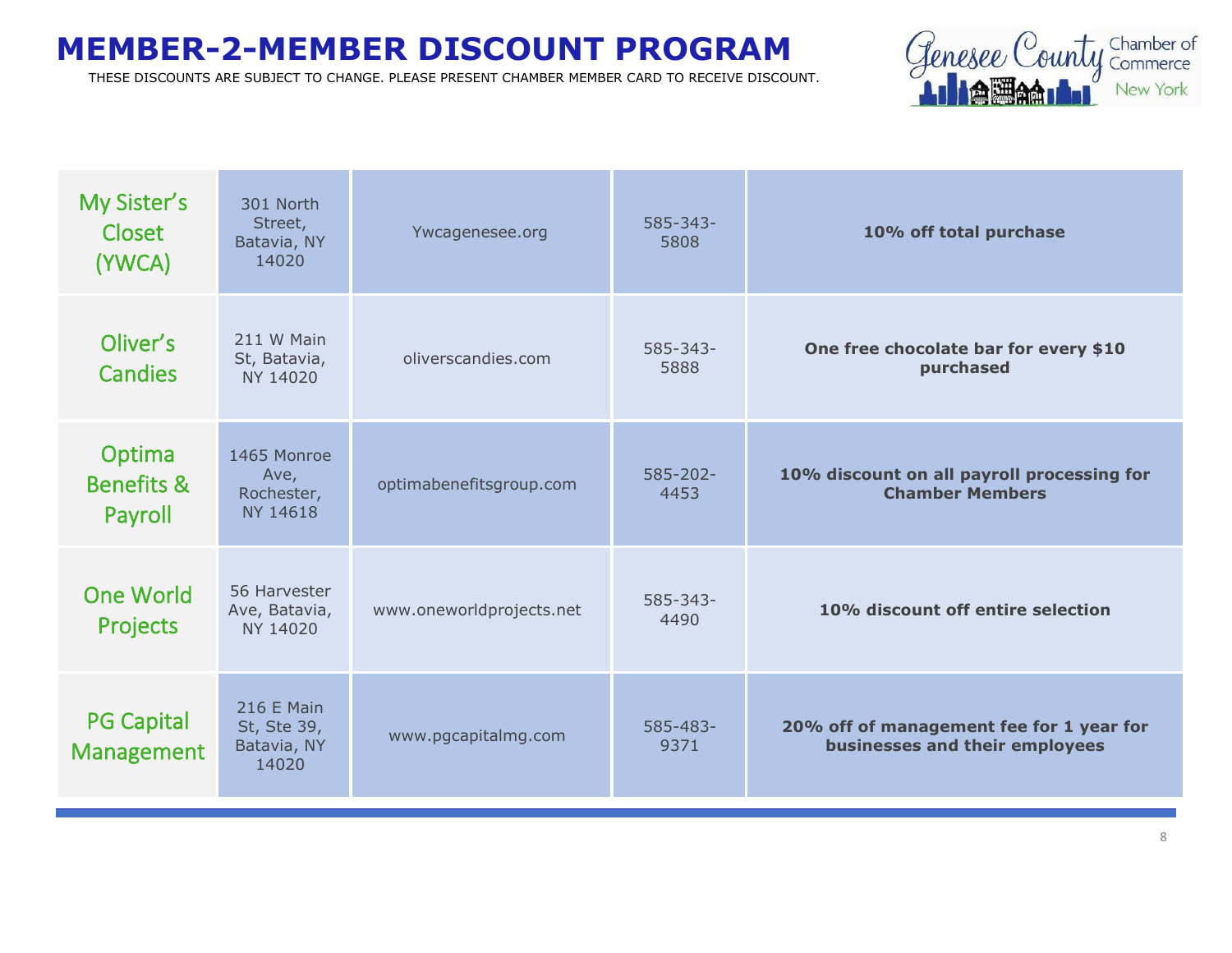

| Pellegrino<br><b>Auto Sales</b>                             | 4060 Pearl<br>Street Rd,<br>Batavia, NY<br>14020   | www.pellegrinoautosales.com | 585-344-<br>2658      | \$500 any used vehicle<br>10\$ off parts and labor<br>(Cannot be combined with any other offers)                  |
|-------------------------------------------------------------|----------------------------------------------------|-----------------------------|-----------------------|-------------------------------------------------------------------------------------------------------------------|
| Pickard<br><b>Solutions</b>                                 | 9247<br>Summit Rd,<br>Le Roy, NY<br>14482          | www.pickardsolutions.com    | $585 - 502 -$<br>7123 | Free online technology consultation                                                                               |
| <b>RA Haitz Co</b>                                          | 128 Cedar<br>Street,<br>Batavia, NY,<br>14020      | rahaitzcompany.com          | $585 - 343 -$<br>2400 | 10% discount on all goods and services                                                                            |
| <b>Red Bridge</b><br><b>Engraving &amp;</b><br><b>Gifts</b> | 2865<br>Maintou<br>Road,<br>Rochester,<br>NY,14624 | redbridgegifts.com          |                       | 25% off & free personalized gifts.<br>Orders of \$100 or more. Discount and gift only<br>valid on first purchase. |
| <b>ReStore</b><br>(Habitat For<br>Humanity)                 | 230 Ellicott<br>St, Batavia,<br>NY 14020           | www.geneseehabitat.com      | $585 - 345 -$<br>1656 | 20% off purchase with member card.                                                                                |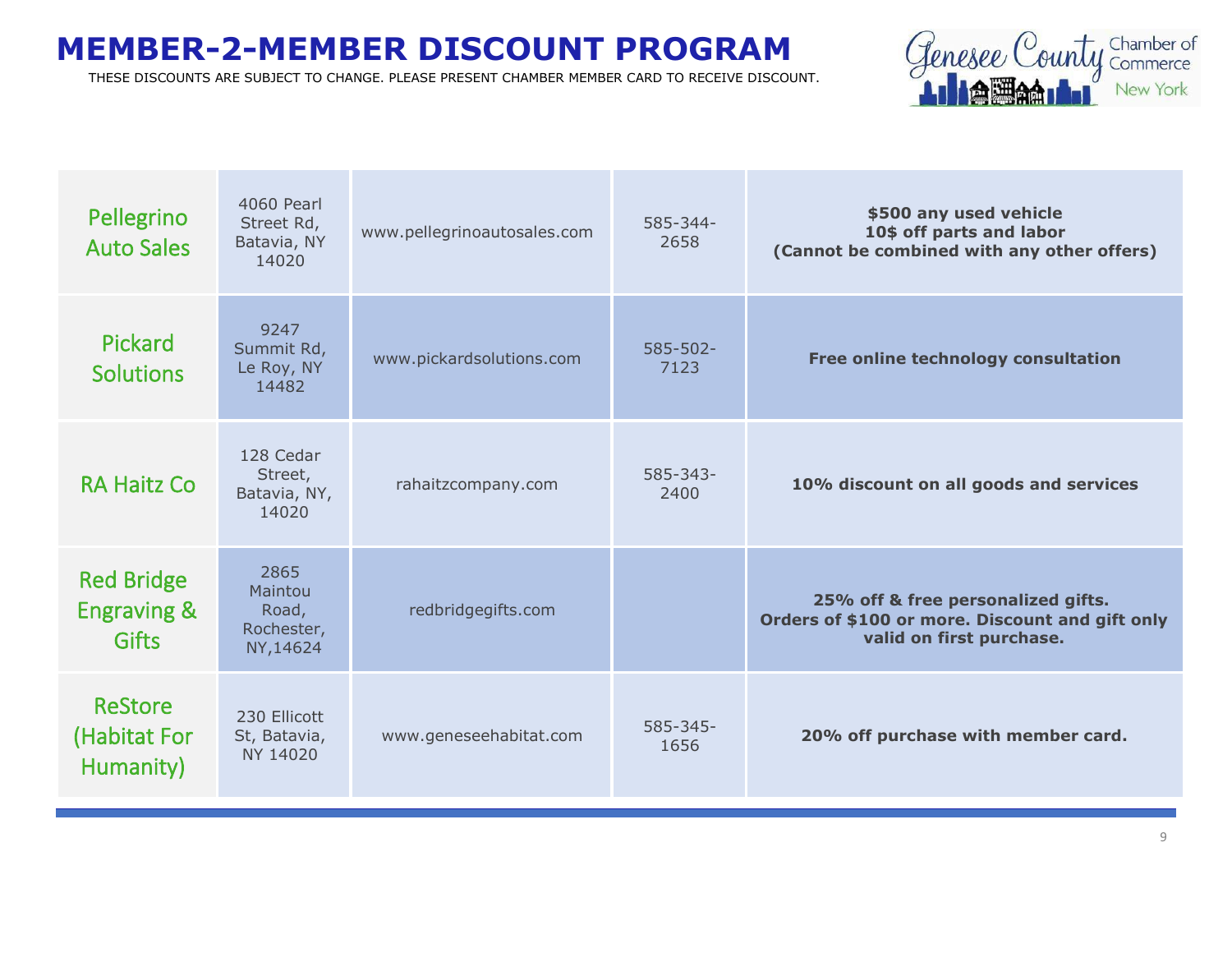

| Salmon<br><b>Orthodontics</b>                                | 5 Batavia<br>City Centre,<br>Batavia, NY<br>14020               | salmonorthodontics.com | 585-344-<br>0775      | <b>Free consultation</b>                                                                                                                                                                   |
|--------------------------------------------------------------|-----------------------------------------------------------------|------------------------|-----------------------|--------------------------------------------------------------------------------------------------------------------------------------------------------------------------------------------|
| St. Joseph<br>Regional<br>School                             | 2 Summit St,<br>Batavia, NY<br>14020                            | Sjsbatavia.org         | $585 - 343 -$<br>6154 | 10% discount on 1 <sup>st</sup> year tuition for NEW<br>students                                                                                                                           |
| <b>Turnbull</b><br><b>Heating and</b><br>Air<br>Conditioning | 50 Franklin<br>Street,<br>Batavia, NY,<br>14020                 | turnbullhyacr.com      |                       | 10% Chamber discount on residential services<br>and repairs. 5% discount on installation of<br>new equipment in a home or employee home.<br>Must mention that you are a chamber<br>member. |
| <b>Village</b><br><b>Fitness</b>                             | 3 West Ave,<br>Le Roy, NY<br>14482                              | villagefit.com         | 585-768-4550          | 10% off all memberships                                                                                                                                                                    |
| <b>Well Now</b><br><b>Urgent Care</b>                        | 4189<br><b>Veterans</b><br>Memorial Dr,<br>Batavia, NY<br>14020 | wellnow.com            | 585-314-1517          | 10% discount on all occupational medicine<br>services for new customers for the first year                                                                                                 |